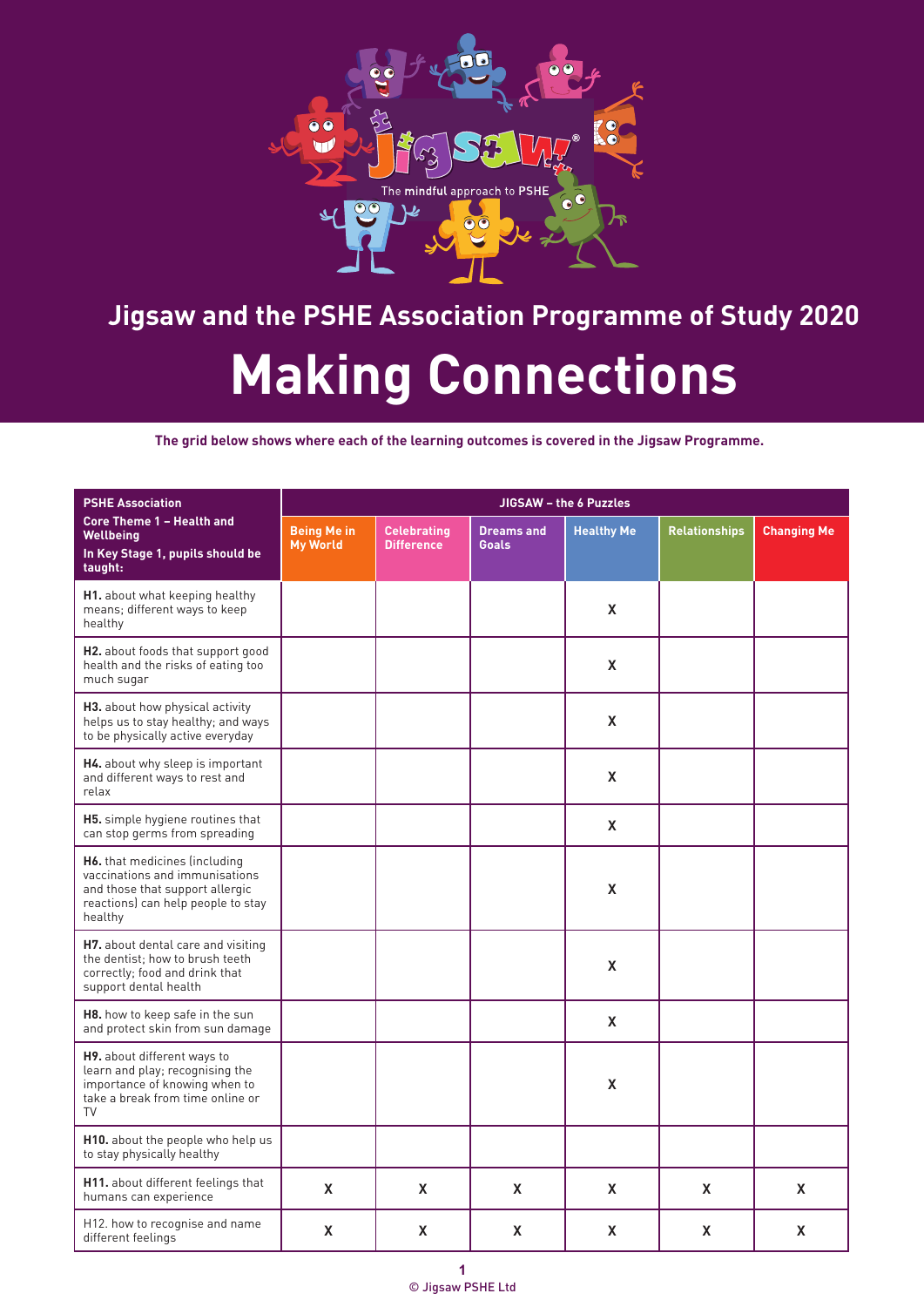

| <b>PSHE Association</b>                                                                                                                                   | JIGSAW - the 6 Puzzles                |                                         |                                   |                    |                      |                    |  |  |
|-----------------------------------------------------------------------------------------------------------------------------------------------------------|---------------------------------------|-----------------------------------------|-----------------------------------|--------------------|----------------------|--------------------|--|--|
| <b>Core Theme 1 - Health and</b><br><b>Wellbeing</b><br>In Key Stage 1, pupils should be<br>taught:                                                       | <b>Being Me in</b><br><b>My World</b> | <b>Celebrating</b><br><b>Difference</b> | <b>Dreams and</b><br><b>Goals</b> | <b>Healthy Me</b>  | <b>Relationships</b> | <b>Changing Me</b> |  |  |
| H13. how feelings can affect<br>people's bodies and how they<br>behave                                                                                    | X                                     | X                                       | X                                 | X                  | X                    | X                  |  |  |
| H14. how to recognise what<br>others might be feeling                                                                                                     | $\pmb{\mathsf{X}}$                    | X                                       | $\mathsf{X}$                      | X                  | X                    | X                  |  |  |
| H15. to recognise that not<br>everyone feels the same at the<br>same time, or feels the same<br>about the same things                                     | $\pmb{\mathsf{X}}$                    | $\pmb{\mathsf{X}}$                      | $\pmb{\mathsf{X}}$                | X                  | X                    | X                  |  |  |
| H16. about ways of sharing<br>feelings; a range of words to<br>describe feelings                                                                          | $\pmb{\mathsf{X}}$                    | X                                       | $\mathsf{X}$                      | X                  | X                    | X                  |  |  |
| H17. about things that help people<br>feel good (e.g. playing outside,<br>doing things they enjoy, spending<br>time with family, getting enough<br>sleep) |                                       |                                         | $\pmb{\mathsf{X}}$                | $\pmb{\mathsf{X}}$ | $\pmb{\mathsf{X}}$   |                    |  |  |
| H18. different things they can do<br>to manage big feelings, to help<br>calm themselves down and/or<br>change their mood when they<br>don't feel good     | $\pmb{\mathsf{X}}$                    | X                                       | $\mathsf{X}$                      | $\pmb{\mathsf{X}}$ | X                    | $\pmb{\mathsf{X}}$ |  |  |
| H19. to recognise when they<br>need help with feelings; that it<br>is important to ask for help with<br>feelings; and how to ask for it                   |                                       | $\pmb{\mathsf{X}}$                      | $\pmb{\mathsf{X}}$                |                    | X                    | $\pmb{\mathsf{X}}$ |  |  |
| H20. about change and loss<br>(including death); to identify<br>feelings associated with this; to<br>recognise what helps people to<br>feel better        |                                       |                                         |                                   |                    | X                    | $\pmb{\mathsf{X}}$ |  |  |
| <b>H21.</b> to recognise what makes<br>them special                                                                                                       | X                                     | $\mathsf{X}$                            | X                                 | X                  | X                    | $\pmb{\mathsf{X}}$ |  |  |
| H22. to recognise the ways in<br>which we are all unique                                                                                                  | X                                     | X                                       | X                                 | X                  | X                    | X                  |  |  |
| H23. to identify what they are good<br>at, what they like and dislike                                                                                     | X                                     | X                                       | X                                 | X                  | $\mathsf{X}$         | X                  |  |  |
| H24. how to manage when finding<br>things difficult                                                                                                       | X                                     |                                         | X                                 |                    | X                    | X                  |  |  |
| H25. to name the main parts<br>of the body including external<br>genitalia (e.g. vulva, vagina, penis,<br>testicles)                                      |                                       |                                         |                                   |                    |                      | X                  |  |  |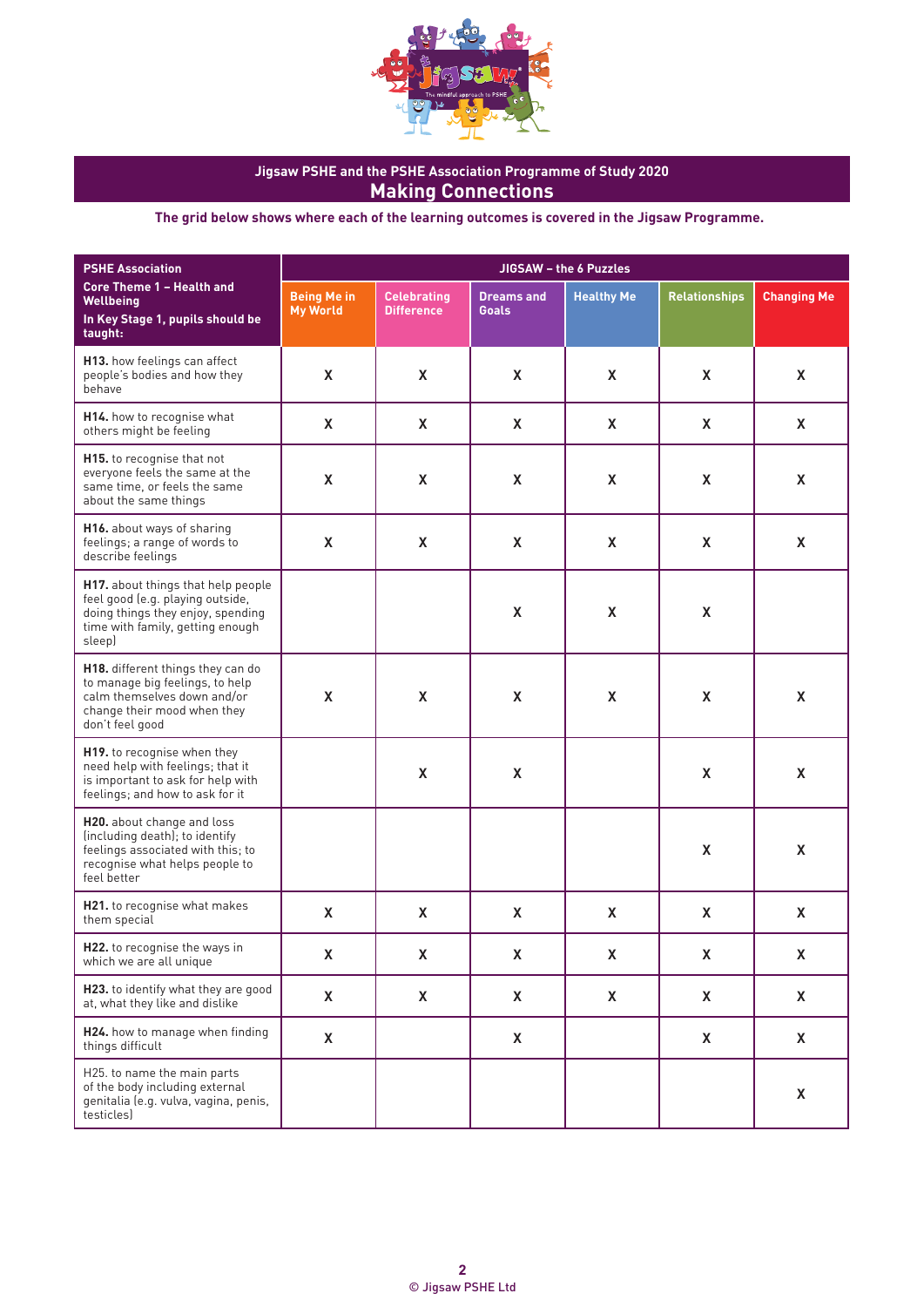

| <b>PSHE Association</b>                                                                                                                                                                                                           | JIGSAW - the 6 Puzzles                |                                         |                                   |                   |                      |                    |  |  |
|-----------------------------------------------------------------------------------------------------------------------------------------------------------------------------------------------------------------------------------|---------------------------------------|-----------------------------------------|-----------------------------------|-------------------|----------------------|--------------------|--|--|
| <b>Core Theme 1 - Health and</b><br>Wellbeing<br>In Key Stage 1, pupils should be<br>taught:                                                                                                                                      | <b>Being Me in</b><br><b>My World</b> | <b>Celebrating</b><br><b>Difference</b> | <b>Dreams and</b><br><b>Goals</b> | <b>Healthy Me</b> | <b>Relationships</b> | <b>Changing Me</b> |  |  |
| H26. about growing and changing<br>from young to old and how<br>people's needs change                                                                                                                                             |                                       |                                         |                                   |                   |                      | X                  |  |  |
| H27. about preparing to move to a<br>new class/year group                                                                                                                                                                         |                                       |                                         |                                   |                   |                      | X                  |  |  |
| H28. about rules and age<br>restrictions that keep us safe                                                                                                                                                                        | X                                     |                                         |                                   | X                 |                      |                    |  |  |
| H29. to recognise risk in simple<br>everyday situations and what<br>action to take to minimise harm                                                                                                                               |                                       |                                         | X                                 | X                 | X                    |                    |  |  |
| H30. about how to keep safe at<br>home (including around electrical<br>appliances) and fire safety (e.g.<br>not playing with matches and<br>lighters)                                                                             |                                       |                                         |                                   | X                 |                      |                    |  |  |
| H31. that household products<br>(including medicines) can be<br>harmful if not used correctly                                                                                                                                     |                                       |                                         |                                   | X                 |                      |                    |  |  |
| H32. ways to keep safe in familiar<br>and unfamiliar environments (e.g.<br>beach, shopping centre, park,<br>swimming pool, on the street) and<br>how to cross the road safely                                                     |                                       |                                         |                                   | X                 |                      |                    |  |  |
| H33. about the people whose job it<br>is to help keep us safe                                                                                                                                                                     | X                                     | X                                       |                                   | X                 |                      |                    |  |  |
| H34. basic rules to keep safe<br>online, including what is meant<br>by personal information and<br>what should be kept private;<br>the importance of telling a<br>trusted adult if they come across<br>something that scares them |                                       | X                                       |                                   |                   |                      |                    |  |  |
| H35, about what to do if there is<br>an accident and someone is hurt                                                                                                                                                              |                                       |                                         |                                   | X                 |                      |                    |  |  |
| H36. how to get help in an<br>emergency (how to dial 999 and<br>what to say)                                                                                                                                                      |                                       |                                         |                                   | X                 |                      |                    |  |  |
| H37. about things that people<br>can put into their body or on their<br>skin; how these can affect how<br>people feel                                                                                                             |                                       |                                         |                                   | X                 |                      |                    |  |  |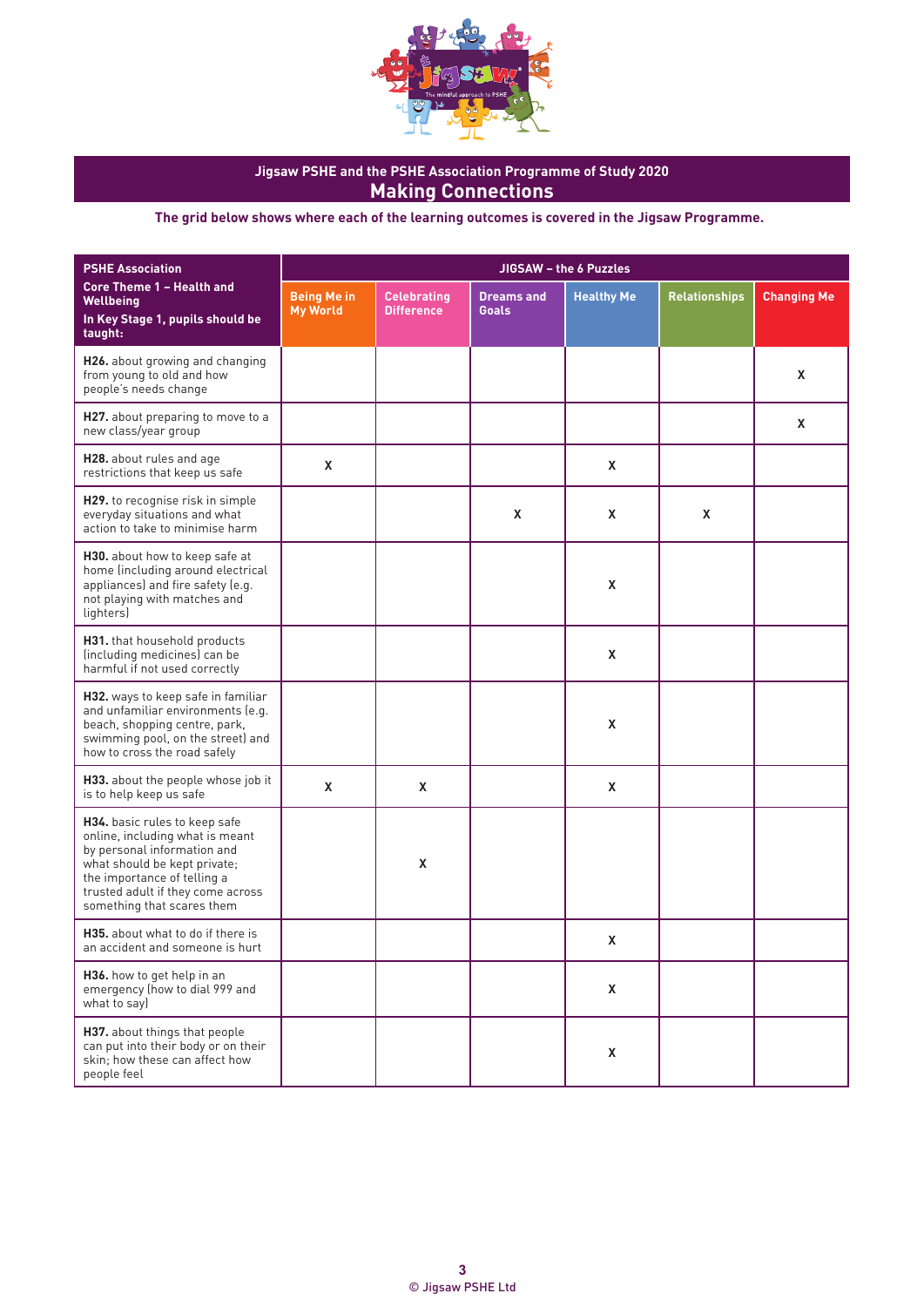

**The grid below shows where each of the learning outcomes is covered in the Jigsaw Programme.**

| <b>PSHE Association</b>                                                                                                                                                                                                                                              |                                       |                                         | JIGSAW - the 6 Puzzles            |                   |                      |                    |  |  |  |  |
|----------------------------------------------------------------------------------------------------------------------------------------------------------------------------------------------------------------------------------------------------------------------|---------------------------------------|-----------------------------------------|-----------------------------------|-------------------|----------------------|--------------------|--|--|--|--|
| <b>Core Theme 1 - Health and</b><br>Wellbeing<br>In Key Stage 2, pupils should be<br>taught:                                                                                                                                                                         | <b>Being Me in</b><br><b>My World</b> | <b>Celebrating</b><br><b>Difference</b> | <b>Dreams and</b><br><b>Goals</b> | <b>Healthy Me</b> | <b>Relationships</b> | <b>Changing Me</b> |  |  |  |  |
| <b>H1.</b> how to make informed<br>decisions about health                                                                                                                                                                                                            |                                       |                                         |                                   | X                 |                      |                    |  |  |  |  |
| <b>H2.</b> about the elements of a<br>balanced, healthy lifestyle                                                                                                                                                                                                    |                                       |                                         |                                   | X                 |                      |                    |  |  |  |  |
| H3. about choices that support a<br>healthy lifestyle, and recognise<br>what might influence these                                                                                                                                                                   |                                       |                                         |                                   | X                 |                      |                    |  |  |  |  |
| H4. how to recognise that habits<br>can have both positive and<br>negative effects on a healthy<br>lifestyle                                                                                                                                                         |                                       |                                         |                                   | X                 |                      |                    |  |  |  |  |
| H5. about what good physical<br>health means; how to recognise<br>early signs of physical illness                                                                                                                                                                    |                                       |                                         |                                   | X                 |                      |                    |  |  |  |  |
| <b>H6.</b> about what constitutes a<br>healthy diet; how to plan healthy<br>meals: benefits to health and<br>wellbeing of eating nutritionally<br>rich foods; risks associated with<br>not eating a healthy diet including<br>obesity and tooth decay.               |                                       |                                         |                                   | X                 |                      |                    |  |  |  |  |
| H7. how regular (daily/weekly)<br>exercise benefits mental and<br>physical health (e.g. walking or<br>cycling to school, daily active<br>mile); recognise opportunities<br>to be physically active and some<br>of the risks associated with an<br>inactive lifestyle |                                       |                                         |                                   | X                 |                      |                    |  |  |  |  |
| H8. about how sleep contributes<br>to a healthy lifestyle; routines<br>that support good quality sleep;<br>the effects of lack of sleep on<br>the body, feelings, behaviour and<br>ability to learn                                                                  |                                       |                                         |                                   | X                 |                      |                    |  |  |  |  |
| H9. that bacteria and viruses<br>can affect health; how everyday<br>hygiene routines can limit the<br>spread of infection; the wider<br>importance of personal hygiene<br>and how to maintain it                                                                     |                                       |                                         |                                   | X                 |                      |                    |  |  |  |  |
| H10. how medicines, when<br>used responsibly, contribute to<br>health; that some diseases can<br>be prevented by vaccinations and<br>immunisations; how allergies can<br>be managed                                                                                  |                                       |                                         |                                   | X                 |                      |                    |  |  |  |  |

© Jigsaw PSHE Ltd **4**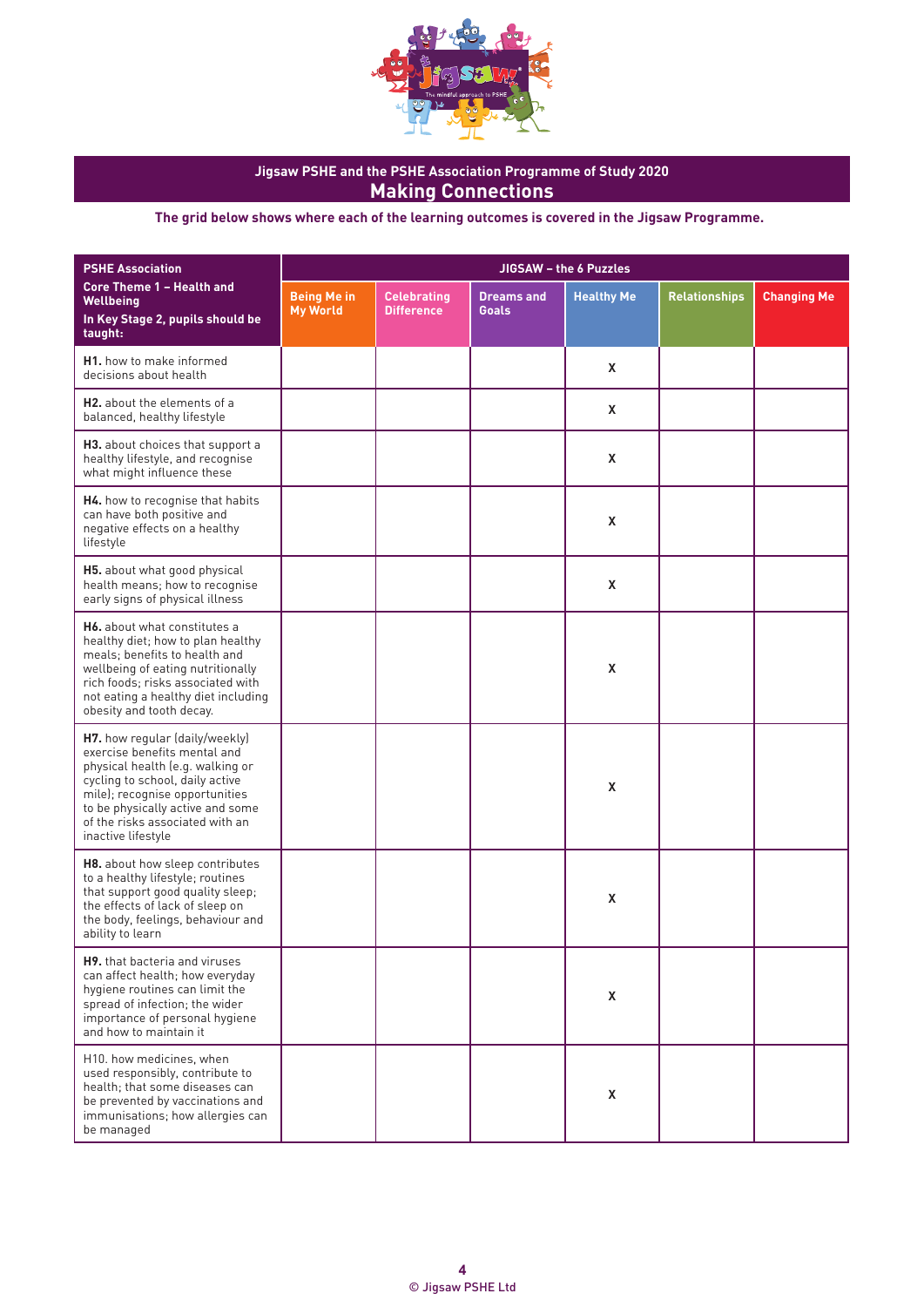

| <b>PSHE Association</b>                                                                                                                                                                                                                                                                                                                        | JIGSAW - the 6 Puzzles                |                                         |                                   |                   |                      |                    |  |
|------------------------------------------------------------------------------------------------------------------------------------------------------------------------------------------------------------------------------------------------------------------------------------------------------------------------------------------------|---------------------------------------|-----------------------------------------|-----------------------------------|-------------------|----------------------|--------------------|--|
| Core Theme 1 - Health and<br>Wellbeing<br>In Key Stage 2, pupils should be<br>taught:                                                                                                                                                                                                                                                          | <b>Being Me in</b><br><b>My World</b> | <b>Celebrating</b><br><b>Difference</b> | <b>Dreams and</b><br><b>Goals</b> | <b>Healthy Me</b> | <b>Relationships</b> | <b>Changing Me</b> |  |
| H11. how to maintain good<br>oral hygiene (including correct<br>brushing and flossing); why<br>regular visits to the dentist are<br>essential; the impact of lifestyle<br>choices on dental care (e.g. sugar<br>consumption/acidic drinks such<br>as fruit juices, smoothies and fruit<br>teas; the effects of smoking)                        |                                       |                                         |                                   |                   |                      |                    |  |
| <b>H12.</b> about the benefits of<br>sun exposure and risks of<br>overexposure; how to keep safe<br>from sun damage and sun/heat<br>stroke and reduce the risk of skin<br>cancer                                                                                                                                                               |                                       |                                         |                                   | X                 |                      |                    |  |
| <b>H13.</b> about the benefits of the<br>internet; the importance of<br>balancing time online with other<br>activities; strategies for managing<br>time online                                                                                                                                                                                 |                                       |                                         |                                   |                   | X                    |                    |  |
| H <sub>14</sub> , how and when to seek<br>support, including which adults<br>to speak to in and outside school,<br>if they are worried about their<br>health                                                                                                                                                                                   |                                       |                                         |                                   | X                 |                      |                    |  |
| H15. that mental health, just like<br>physical health, is part of daily<br>life; the importance of taking care<br>of mental health                                                                                                                                                                                                             |                                       |                                         |                                   | X                 | X                    |                    |  |
| H16. about strategies and<br>behaviours that support mental<br>health - including how good<br>quality sleep, physical exercise/<br>time outdoors, being involved in<br>community groups, doing things<br>for others, clubs, and activities,<br>hobbies and spending time with<br>family and friends can support<br>mental health and wellbeing |                                       |                                         |                                   | X                 | X                    | X                  |  |
| H17. to recognise that feelings<br>can change over time and range<br>in intensity                                                                                                                                                                                                                                                              | X                                     | $\mathsf{X}$                            | X                                 | X                 | X                    | Χ                  |  |
| H18. about everyday things that<br>affect feelings and the importance<br>of expressing feelings                                                                                                                                                                                                                                                | X                                     | X                                       | X                                 | Χ                 | X                    | X                  |  |
| H19. a varied vocabulary to use<br>when talking about feelings;<br>about how to express feelings in<br>different ways                                                                                                                                                                                                                          | X                                     | X                                       | X                                 | X                 | X                    | X                  |  |
| H20. strategies to respond to<br>feelings, including intense or<br>conflicting feelings; how to<br>manage and respond to feelings<br>appropriately and proportionately<br>in different situations                                                                                                                                              | X                                     | $\pmb{\chi}$                            | X                                 | X                 | X                    | X                  |  |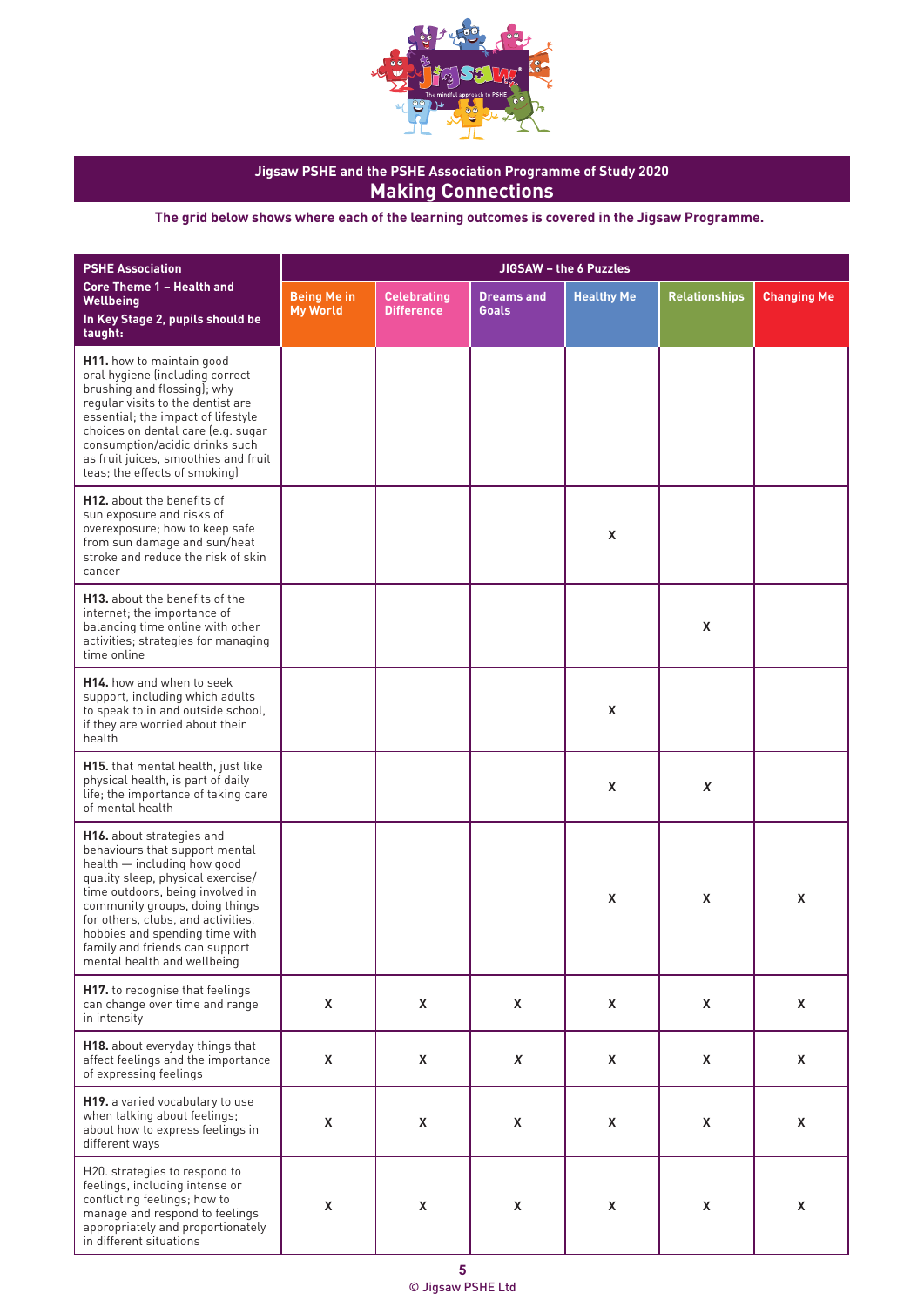

| <b>PSHE Association</b>                                                                                                                                                                                        |                                       |                                         |                                   | JIGSAW - the 6 Puzzles |                      |                    |
|----------------------------------------------------------------------------------------------------------------------------------------------------------------------------------------------------------------|---------------------------------------|-----------------------------------------|-----------------------------------|------------------------|----------------------|--------------------|
| <b>Core Theme 1 - Health and</b><br>Wellbeing<br>In Key Stage 2, pupils should be<br>taught:                                                                                                                   | <b>Being Me in</b><br><b>My World</b> | <b>Celebrating</b><br><b>Difference</b> | <b>Dreams and</b><br><b>Goals</b> | <b>Healthy Me</b>      | <b>Relationships</b> | <b>Changing Me</b> |
| H21. to recognise warning<br>signs about mental health and<br>wellbeing and how to seek<br>support for themselves and others                                                                                   |                                       |                                         |                                   | X                      | X                    |                    |
| H22. to recognise that anyone can<br>experience mental ill health; that<br>most difficulties can be resolved<br>with help and support; and that it<br>is important to discuss feelings<br>with a trusted adult |                                       |                                         |                                   | X                      | X                    |                    |
| H23. about change and loss,<br>including death, and how these<br>can affect feelings; ways of<br>expressing and managing grief<br>and bereavement                                                              |                                       |                                         |                                   |                        | X                    | X                  |
| H24. problem-solving strategies<br>for dealing with emotions,<br>challenges and change, including<br>the transition to new schools                                                                             |                                       |                                         | X                                 |                        | X                    | X                  |
| H25. about personal identity; what<br>contributes to who we are (e.g.<br>ethnicity, family, gender, faith,<br>culture, hobbies, likes/dislikes)                                                                | $\pmb{X}$                             | X                                       |                                   |                        | X                    | $\pmb{\chi}$       |
| H26. that for some people gender<br>identity does not correspond with<br>their biological sex                                                                                                                  |                                       | X                                       |                                   |                        | X                    |                    |
| H27. to recognise their<br>individuality and personal<br>qualities                                                                                                                                             | X                                     | X                                       | X                                 | X                      | $\mathsf{x}$         | X                  |
| H28. to identify personal<br>strengths, skills, achievements<br>and interests and how these<br>contribute to a sense of self-worth                                                                             | X                                     | X                                       | X                                 | X                      | X                    | X                  |
| H29. about how to manage<br>setbacks/perceived failures,<br>including how to re-frame<br>unhelpful thinking                                                                                                    |                                       |                                         | X                                 |                        |                      |                    |
| H30. to identify the external<br>genitalia and internal reproductive<br>organs in males and females and<br>how the process of puberty relates<br>to human reproduction                                         |                                       |                                         |                                   |                        |                      | X                  |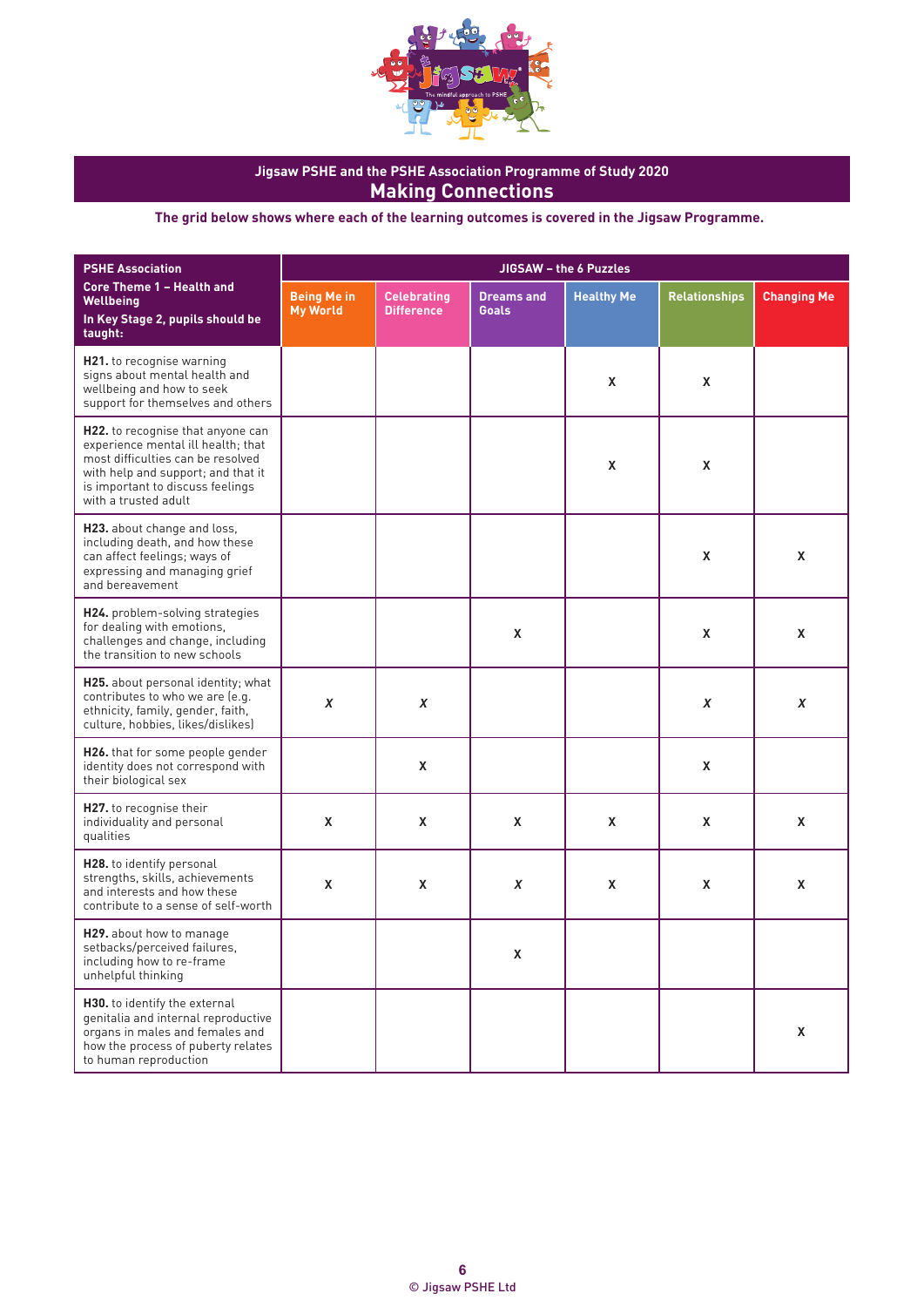

| <b>PSHE Association</b>                                                                                                                                                                                                                                            | JIGSAW - the 6 Puzzles                |                                         |                                   |                   |                      |                    |  |
|--------------------------------------------------------------------------------------------------------------------------------------------------------------------------------------------------------------------------------------------------------------------|---------------------------------------|-----------------------------------------|-----------------------------------|-------------------|----------------------|--------------------|--|
| <b>Core Theme 1 - Health and</b><br><b>Wellbeing</b><br>In Key Stage 2, pupils should be<br>taught:                                                                                                                                                                | <b>Being Me in</b><br><b>My World</b> | <b>Celebrating</b><br><b>Difference</b> | <b>Dreams and</b><br><b>Goals</b> | <b>Healthy Me</b> | <b>Relationships</b> | <b>Changing Me</b> |  |
| H31. about the physical and<br>emotional changes that happen<br>when approaching and during<br>puberty (including menstruation,<br>key facts about the menstrual<br>cycle and menstrual wellbeing,<br>erections and wet dreams)                                    |                                       |                                         |                                   |                   |                      | X                  |  |
| H32. about how hygiene routines<br>change during the time of puberty,<br>the importance of keeping clean<br>and how to maintain personal<br>hygiene                                                                                                                |                                       |                                         |                                   |                   |                      | X                  |  |
| H33. about the processes of<br>reproduction and birth as part of<br>the human life cycle; how babies<br>are conceived and born (and that<br>there are ways to prevent a baby<br>being made); how babies need to<br>be cared for                                    |                                       |                                         |                                   |                   |                      | X                  |  |
| H34. about where to get more<br>information, help and advice about<br>growing and changing, especially<br>about puberty                                                                                                                                            |                                       |                                         |                                   | X                 |                      | X                  |  |
| H35. about the new opportunities<br>and responsibilities that<br>increasing independence may<br>bring                                                                                                                                                              |                                       |                                         | X                                 | X                 | X                    | X                  |  |
| H36. strategies to manage<br>transitions between classes and<br>key stages                                                                                                                                                                                         |                                       |                                         | X                                 |                   | X                    | X                  |  |
| H37. reasons for following and<br>complying with regulations<br>and restrictions (including age<br>restrictions); how they promote<br>personal safety and wellbeing<br>with reference to social media,<br>television programmes, films,<br>games and online gaming | X                                     |                                         | X                                 | X                 | X                    |                    |  |
| H38. how to predict, assess and<br>manage risk in different situations                                                                                                                                                                                             |                                       | X                                       | $\boldsymbol{x}$                  | X                 |                      | X                  |  |
| H39. about hazards (including fire<br>risks) that may cause harm, injury<br>or risk in the home and what they<br>can do reduce risks and keep safe                                                                                                                 |                                       |                                         |                                   | X                 |                      |                    |  |
| H40. about the importance of<br>taking medicines correctly and<br>using household products safely,<br>(e.g. following instructions<br>carefully)                                                                                                                   |                                       |                                         |                                   | X                 |                      |                    |  |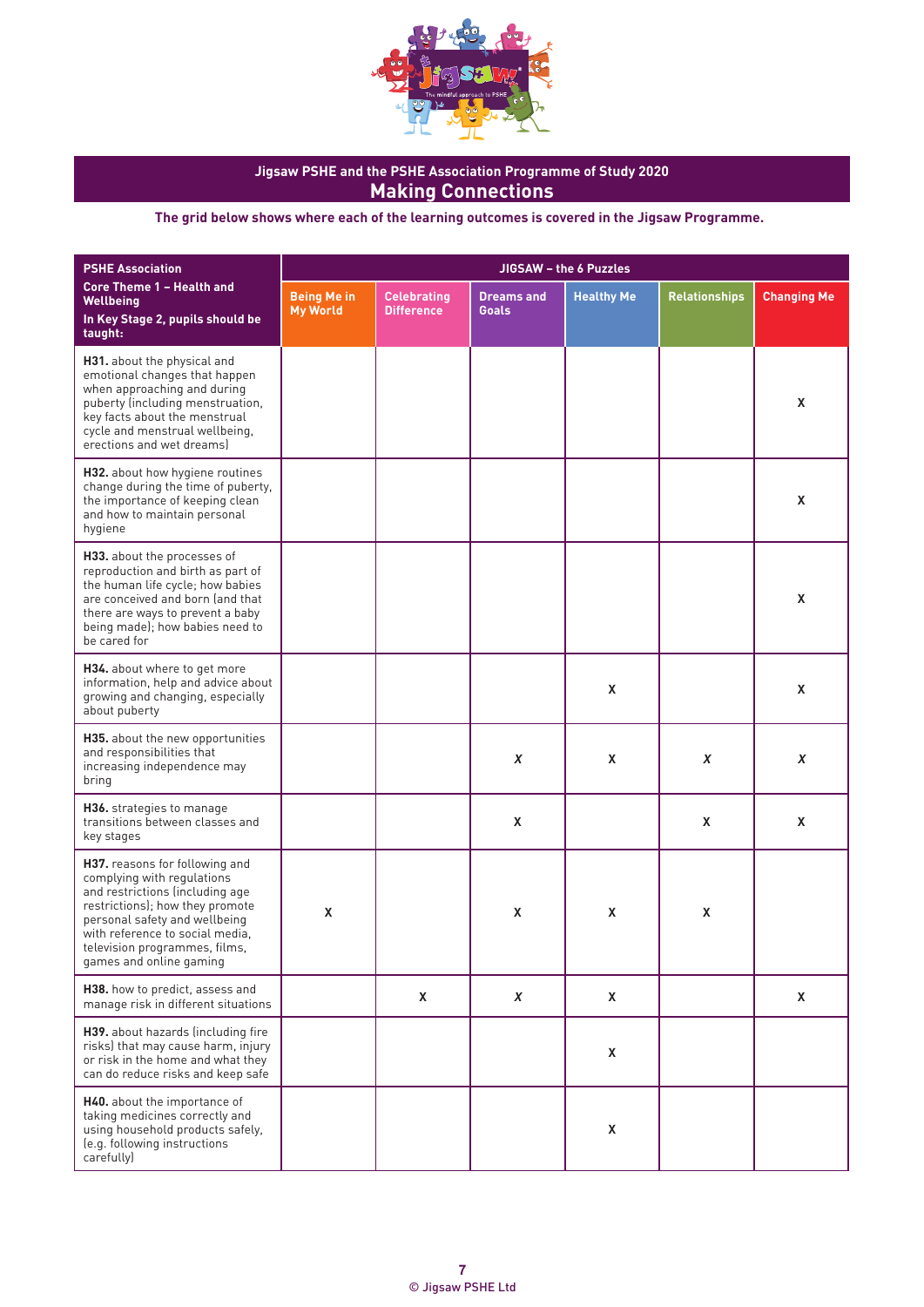

| <b>PSHE Association</b>                                                                                                                                                                                                             | JIGSAW - the 6 Puzzles                |                                         |                                   |                   |                      |                    |  |  |
|-------------------------------------------------------------------------------------------------------------------------------------------------------------------------------------------------------------------------------------|---------------------------------------|-----------------------------------------|-----------------------------------|-------------------|----------------------|--------------------|--|--|
| <b>Core Theme 2 - Relationships</b><br>In Key Stage 1, pupils should be<br>taught:                                                                                                                                                  | <b>Being Me in</b><br><b>My World</b> | <b>Celebrating</b><br><b>Difference</b> | <b>Dreams and</b><br><b>Goals</b> | <b>Healthy Me</b> | <b>Relationships</b> | <b>Changing Me</b> |  |  |
| <b>R1.</b> about the roles different<br>people (e.g. acquaintances,<br>friends and relatives) play in our<br>lives                                                                                                                  |                                       |                                         |                                   |                   | X                    |                    |  |  |
| R2. to identify the people who love<br>and care for them and what they<br>do to help them feel cared for                                                                                                                            |                                       |                                         |                                   |                   | Χ                    |                    |  |  |
| R3. about different types of<br>families including those that may<br>be different to their own                                                                                                                                      |                                       | X                                       |                                   |                   | Χ                    |                    |  |  |
| R4. to identify common features of<br>family life                                                                                                                                                                                   |                                       | X                                       |                                   |                   | X                    |                    |  |  |
| <b>R5.</b> that it is important to tell<br>someone (such as their teacher)<br>if something about their family<br>makes them unhappy or worried                                                                                      |                                       | X                                       |                                   | X                 | X                    | X                  |  |  |
| R6. about how people make<br>friends and what makes a good<br>friendship                                                                                                                                                            |                                       | X                                       |                                   |                   | X                    |                    |  |  |
| <b>R7.</b> about how to recognise when<br>they or someone else feels lonely<br>and what to do                                                                                                                                       |                                       | X                                       |                                   |                   | Χ                    |                    |  |  |
| R8. simple strategies to resolve<br>arguments between friends<br>positively                                                                                                                                                         |                                       | X                                       |                                   |                   |                      |                    |  |  |
| R9. how to ask for help if a<br>friendship is making them feel<br>unhappy                                                                                                                                                           |                                       | X                                       |                                   |                   | X                    |                    |  |  |
| R10. that bodies and feelings can<br>be hurt by words and actions;<br>that people can say hurtful things<br>online                                                                                                                  |                                       | X                                       |                                   |                   | X                    |                    |  |  |
| <b>R11.</b> about how people may feel if<br>they experience hurtful behaviour<br>or bullying                                                                                                                                        |                                       | $\pmb{\mathsf{X}}$                      |                                   |                   |                      |                    |  |  |
| R12. that hurtful behaviour<br>(offline and online) including<br>teasing, name-calling, bullying<br>and deliberately excluding others<br>is not acceptable; how to report<br>bullying; the importance of telling<br>a trusted adult |                                       | X                                       |                                   |                   |                      |                    |  |  |
| R13. to recognise that some<br>things are private and the<br>importance of respecting privacy;<br>that parts of their body covered by<br>underwear are private                                                                      |                                       | X                                       |                                   |                   |                      | X                  |  |  |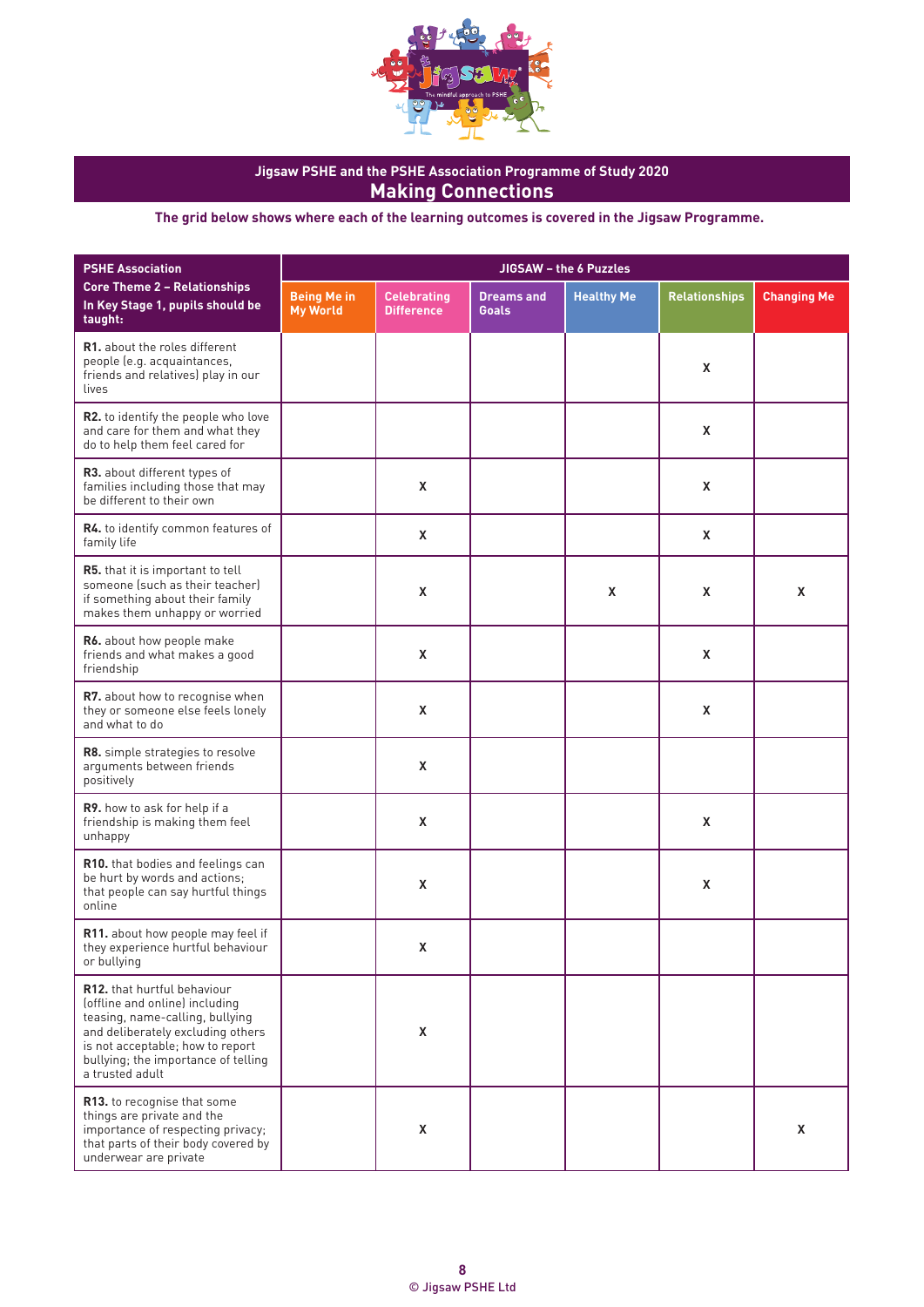

| <b>PSHE Association</b>                                                                                                                                                                                   | JIGSAW - the 6 Puzzles                |                                         |                                   |                   |                      |                    |  |  |
|-----------------------------------------------------------------------------------------------------------------------------------------------------------------------------------------------------------|---------------------------------------|-----------------------------------------|-----------------------------------|-------------------|----------------------|--------------------|--|--|
| <b>Core Theme 2 - Relationships</b><br>In Key Stage 1, pupils should be<br>taught:                                                                                                                        | <b>Being Me in</b><br><b>My World</b> | <b>Celebrating</b><br><b>Difference</b> | <b>Dreams and</b><br><b>Goals</b> | <b>Healthy Me</b> | <b>Relationships</b> | <b>Changing Me</b> |  |  |
| R14. that sometimes people<br>may behave differently online,<br>including by pretending to be<br>someone they are not                                                                                     |                                       |                                         |                                   |                   |                      |                    |  |  |
| R15. how to respond safely to<br>adults they don't know                                                                                                                                                   |                                       |                                         |                                   | X                 |                      |                    |  |  |
| R16. about how to respond if<br>physical contact makes them feel<br>uncomfortable or unsafe                                                                                                               |                                       |                                         |                                   |                   | X                    |                    |  |  |
| R17. about knowing there are<br>situations when they should ask<br>for permission and also when<br>their permission should be sought                                                                      | X                                     |                                         |                                   |                   | X                    |                    |  |  |
| R18. about the importance of<br>not keeping adults' secrets (only<br>happy surprises that others will<br>find out about eventually)                                                                       |                                       |                                         |                                   |                   | X                    |                    |  |  |
| R19. basic techniques for resisting<br>pressure to do something they<br>don't want to do and which may<br>make them unsafe                                                                                |                                       | X                                       |                                   | X                 | X                    |                    |  |  |
| R20. what to do if they feel unsafe<br>or worried for themselves or<br>others; who to ask for help and<br>vocabulary to use when asking for<br>help; importance of keeping trying<br>until they are heard |                                       |                                         |                                   | X                 | X                    | X                  |  |  |
| <b>R21.</b> about what is kind and<br>unkind behaviour, and how this<br>can affect others                                                                                                                 | X                                     | X                                       |                                   |                   | X                    |                    |  |  |
| <b>R22.</b> about how to treat<br>themselves and others with<br>respect; how to be polite and<br>courteous                                                                                                | X                                     | X                                       |                                   |                   | X                    |                    |  |  |
| R23. to recognise the ways in<br>which they are the same and<br>different to others                                                                                                                       | X                                     | X                                       | X                                 | X                 | X                    | X                  |  |  |
| R24. how to listen to other people<br>and play and work cooperatively                                                                                                                                     | X                                     | X                                       | X                                 | X                 | X                    | X                  |  |  |
| R25. how to talk about and share<br>their opinions on things that<br>matter to them                                                                                                                       | X                                     | X                                       | X                                 | X                 | X                    | X                  |  |  |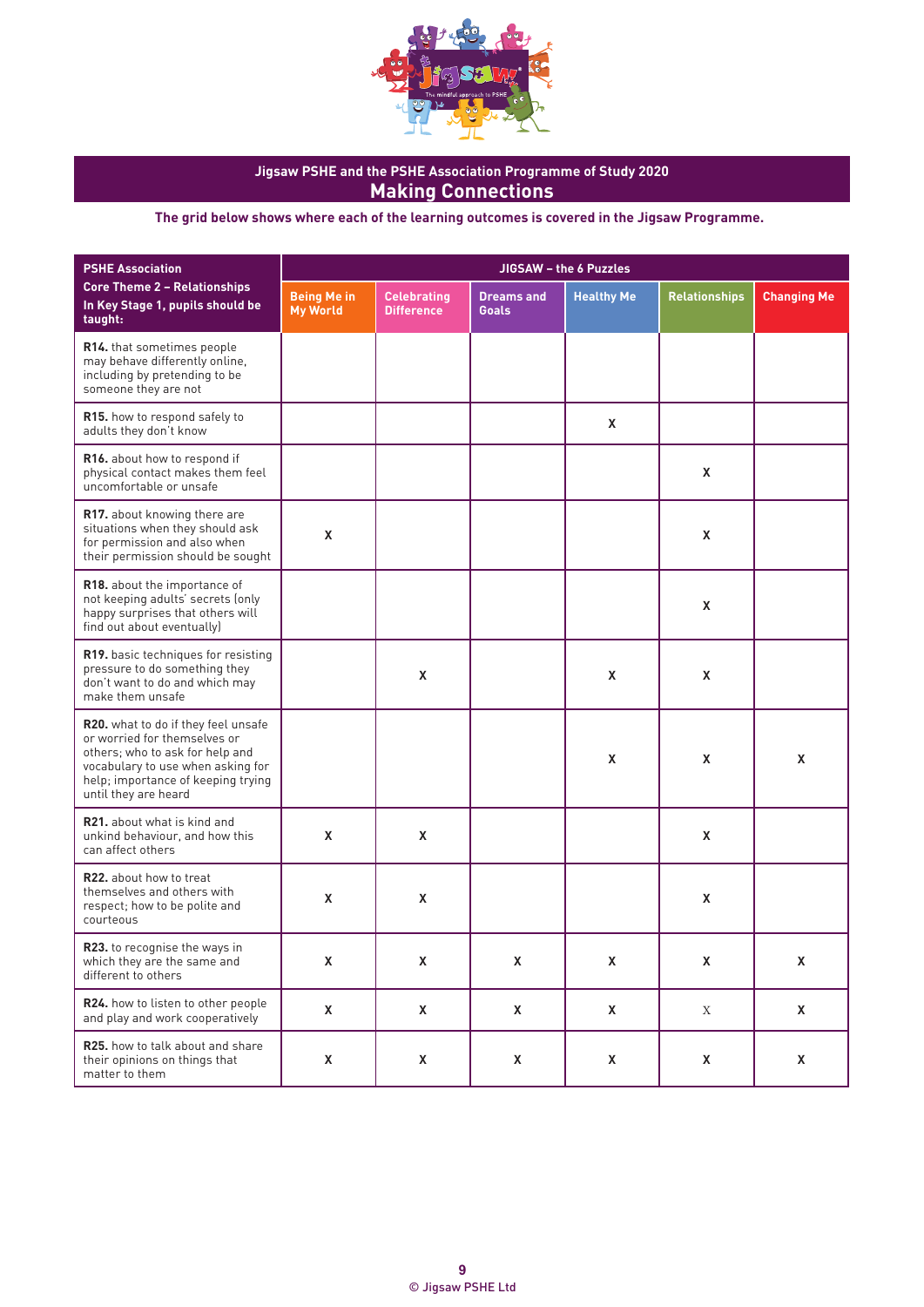

| <b>PSHE Association</b>                                                                                                                                                                                                                                                             | JIGSAW - the 6 Puzzles                |                                         |                                   |                   |                      |                    |  |
|-------------------------------------------------------------------------------------------------------------------------------------------------------------------------------------------------------------------------------------------------------------------------------------|---------------------------------------|-----------------------------------------|-----------------------------------|-------------------|----------------------|--------------------|--|
| <b>Core Theme 2 - Relationships</b><br>In Key Stage 2, pupils should be<br>taught:                                                                                                                                                                                                  | <b>Being Me in</b><br><b>My World</b> | <b>Celebrating</b><br><b>Difference</b> | <b>Dreams and</b><br><b>Goals</b> | <b>Healthy Me</b> | <b>Relationships</b> | <b>Changing Me</b> |  |
| R1. to recognise that there are<br>different types of relationships<br>(e.g. friendships, family<br>relationships, romantic<br>relationships, online<br>relationships)                                                                                                              |                                       | X                                       |                                   |                   | X                    | X                  |  |
| R2. that people may be attracted<br>to someone emotionally.<br>romantically and sexually; that<br>people may be attracted to<br>someone of the same sex or<br>different sex to them; that gender<br>identity and sexual orientation are<br>different                                |                                       |                                         |                                   |                   | X                    | X                  |  |
| R3. about marriage and civil<br>partnership as a legal declaration<br>of commitment made by two<br>adults who love and care for each<br>other, which is intended to be<br>lifelong                                                                                                  |                                       |                                         |                                   |                   | X                    |                    |  |
| <b>R4.</b> that forcing anyone to marry<br>against their will is a crime; that<br>help and support is available to<br>people who are worried about this<br>for themselves or others                                                                                                 |                                       |                                         |                                   |                   |                      |                    |  |
| R5. that people who love and<br>care for each other can be in<br>a committed relationship (e.g.<br>marriage), living together, but<br>may also live apart                                                                                                                           |                                       | $\mathsf{x}$                            |                                   |                   | X                    |                    |  |
| R6. that a feature of positive<br>family life is caring relationships;<br>about the different ways in which<br>people care for one another                                                                                                                                          |                                       | X                                       |                                   |                   | X                    |                    |  |
| R7. to recognise and respect<br>that there are different types of<br>family structure (including single<br>parents, same-sex parents, step-<br>parents, blended families, foster<br>parents); that families of all types<br>can give family members love,<br>security and stability |                                       | X                                       |                                   |                   |                      |                    |  |
| R8. to recognise other shared<br>characteristics of healthy family<br>life, including commitment, care,<br>spending time together; being<br>there for each other in times of<br>difficulty                                                                                          |                                       | X                                       |                                   |                   | X                    | X                  |  |
| R9. how to recognise if family<br>relationships are making them<br>feel unhappy or unsafe, and how<br>to seek help or advice                                                                                                                                                        |                                       | $\pmb{\mathsf{X}}$                      |                                   |                   |                      |                    |  |
| R10. about the importance of<br>friendships; strategies for building<br>positive friendships; how positive<br>friendships support wellbeing                                                                                                                                         |                                       | X                                       |                                   | X                 | X                    |                    |  |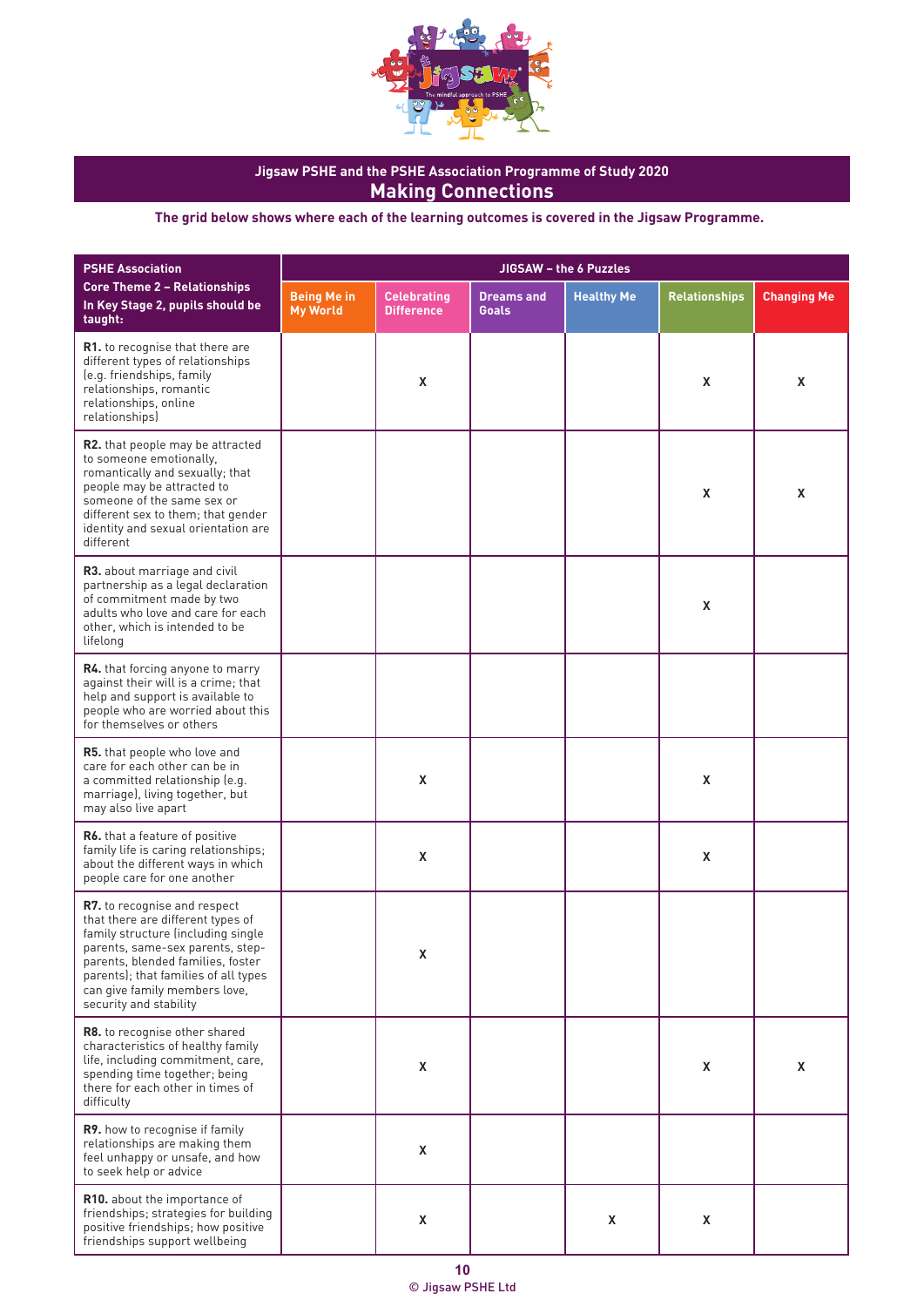

| <b>PSHE Association</b>                                                                                                                                                                                                                                                                                                    |                                       |                                         | JIGSAW - the 6 Puzzles            |                   |                      |                    |
|----------------------------------------------------------------------------------------------------------------------------------------------------------------------------------------------------------------------------------------------------------------------------------------------------------------------------|---------------------------------------|-----------------------------------------|-----------------------------------|-------------------|----------------------|--------------------|
| <b>Core Theme 2 - Relationships</b><br>In Key Stage 2, pupils should be<br>taught:                                                                                                                                                                                                                                         | <b>Being Me in</b><br><b>My World</b> | <b>Celebrating</b><br><b>Difference</b> | <b>Dreams and</b><br><b>Goals</b> | <b>Healthy Me</b> | <b>Relationships</b> | <b>Changing Me</b> |
| R11. what constitutes a positive<br>healthy friendship (e.g. mutual<br>respect, trust, truthfulness,<br>loyalty, kindness, generosity,<br>sharing interests and experiences,<br>support with problems and<br>difficulties); that the same<br>principles apply to online<br>friendships as to face-to-face<br>relationships |                                       | X                                       |                                   | X                 | X                    |                    |
| R12. to recognise what it means<br>to 'know someone online' and<br>how this differs from knowing<br>someone face-to-face; risks of<br>communicating online with others<br>not known face-to-face                                                                                                                           |                                       |                                         |                                   |                   | X                    |                    |
| R13. the importance of seeking<br>support if feeling lonely or<br>excluded                                                                                                                                                                                                                                                 |                                       | X                                       |                                   | X                 | X                    |                    |
| R14. that healthy friendships<br>make people feel included;<br>recognise when others may feel<br>lonely or excluded; strategies for<br>how to include them                                                                                                                                                                 |                                       | X                                       |                                   | X                 | X                    |                    |
| R15. strategies for recognising<br>and managing peer influence<br>and a desire for peer approval<br>in friendships; to recognise the<br>effect of online actions on others                                                                                                                                                 | X                                     | X                                       |                                   | X                 | X                    |                    |
| R16. how friendships can change<br>over time, about making new<br>friends and the benefits of having<br>different types of friends                                                                                                                                                                                         |                                       | X                                       |                                   |                   | X                    |                    |
| R17. that friendships have ups<br>and downs; strategies to resolve<br>disputes and reconcile differences<br>positively and safely                                                                                                                                                                                          |                                       | X                                       |                                   |                   | X                    |                    |
| R18. to recognise if a friendship<br>(online or offline) is making them<br>feel unsafe or uncomfortable;<br>how to manage this and ask for<br>support if necessary                                                                                                                                                         |                                       | X                                       |                                   |                   | X                    |                    |
| R19. about the impact of bullying,<br>including offline and online, and<br>the consequences of hurtful<br>behaviour                                                                                                                                                                                                        |                                       | X                                       |                                   |                   |                      |                    |
| R20. strategies to respond to<br>hurtful behaviour experienced<br>or witnessed, offline and online<br>(including teasing, name-calling,<br>bullying, trolling, harassment<br>or the deliberate excluding of<br>others); how to report concerns<br>and get support                                                          |                                       | X                                       |                                   |                   | X                    |                    |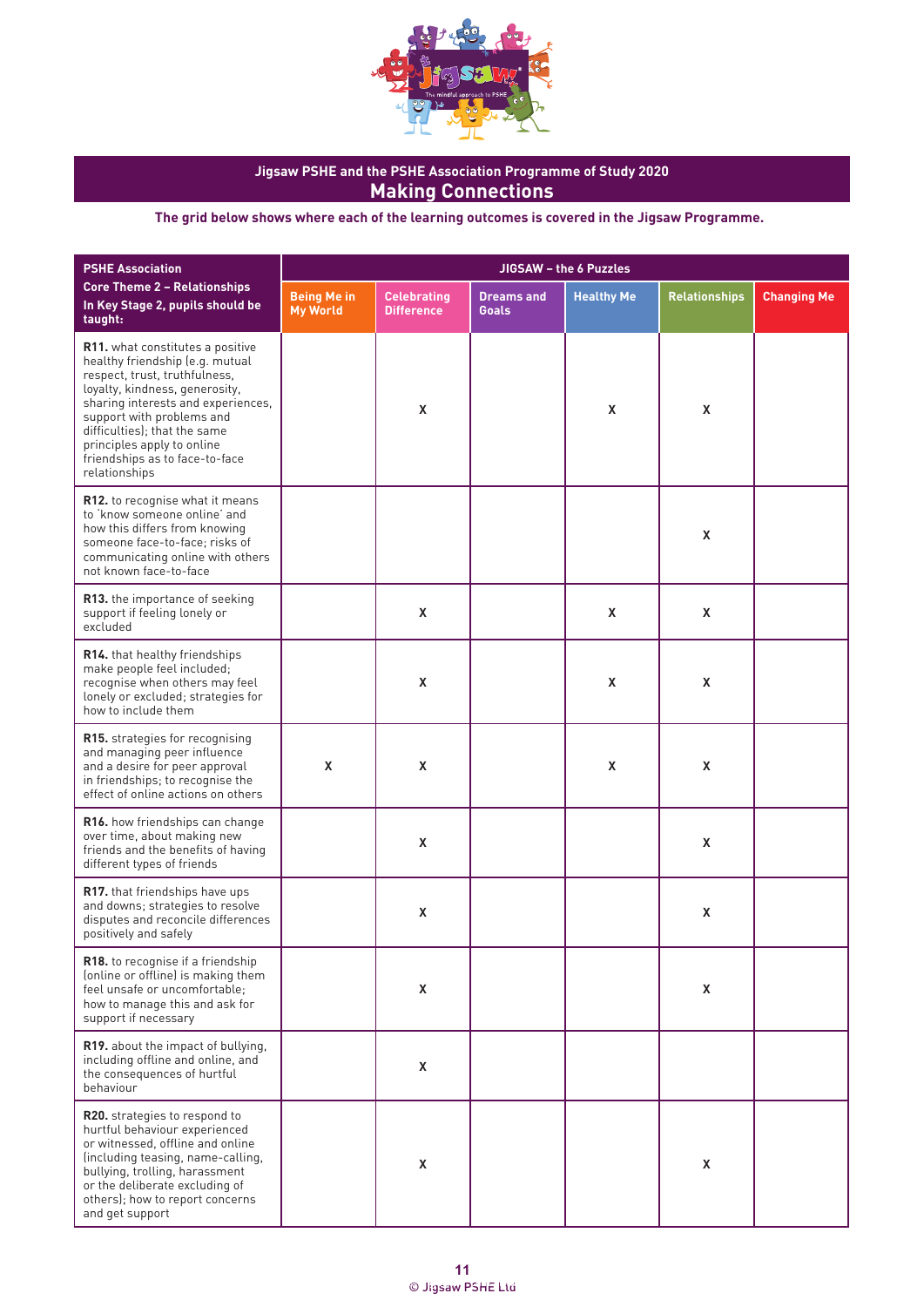

| <b>PSHE Association</b>                                                                                                                                                                                                                            | JIGSAW - the 6 Puzzles                |                                         |                                   |                                   |                      |                    |  |  |
|----------------------------------------------------------------------------------------------------------------------------------------------------------------------------------------------------------------------------------------------------|---------------------------------------|-----------------------------------------|-----------------------------------|-----------------------------------|----------------------|--------------------|--|--|
| <b>Core Theme 2 - Relationships</b><br>In Key Stage 2, pupils should be<br>taught:                                                                                                                                                                 | <b>Being Me in</b><br><b>My World</b> | <b>Celebrating</b><br><b>Difference</b> | <b>Dreams and</b><br><b>Goals</b> | <b>Healthy Me</b>                 | <b>Relationships</b> | <b>Changing Me</b> |  |  |
| <b>R21.</b> about discrimination: what it<br>means and how to challenge it                                                                                                                                                                         | X                                     | X                                       |                                   | X                                 |                      |                    |  |  |
| R22. about privacy and personal<br>boundaries; what is appropriate<br>in friendships and wider<br>relationships (including online)                                                                                                                 |                                       | X                                       |                                   | X                                 | X                    | X                  |  |  |
| R23. about why someone may<br>behave differently online,<br>including pretending to be<br>someone they are not; strategies<br>for recognising risks, harmful<br>content and contact; how to report<br>concerns                                     |                                       |                                         |                                   |                                   | $\mathsf{x}$         |                    |  |  |
| R24. how to respond safely and<br>appropriately to adults they<br>may encounter (in all contexts<br>including online) whom they do<br>not know                                                                                                     |                                       | X                                       |                                   |                                   | X                    | X                  |  |  |
| R25. recognise different types<br>of physical contact; what is<br>acceptable and unacceptable;<br>strategies to respond to unwanted<br>physical contact                                                                                            |                                       |                                         |                                   |                                   | X                    | X                  |  |  |
| R26. about seeking and giving<br>permission (consent) in different<br>situations                                                                                                                                                                   |                                       |                                         |                                   |                                   | X                    |                    |  |  |
| <b>R27.</b> about keeping something<br>confidential or secret, when this<br>should (e.g. a birthday surprise<br>that others will find out about) or<br>should not be agreed to, and when<br>it is right to break a confidence or<br>share a secret |                                       |                                         |                                   | <b>IN KS1 IN</b><br><b>JIGSAW</b> |                      |                    |  |  |
| R28. how to recognise pressure<br>from others to do something<br>unsafe or that makes them feel<br>uncomfortable and strategies for<br>managing this                                                                                               |                                       |                                         |                                   | X                                 | X                    |                    |  |  |
| R29. where to get advice and<br>report concerns if worried about<br>their own or someone else's<br>personal safety (including online)                                                                                                              |                                       |                                         |                                   | X                                 | X                    | X                  |  |  |
| R30. that personal behaviour can<br>affect other people; to recognise<br>and model respectful behaviour<br>online                                                                                                                                  | X                                     | X                                       |                                   | X                                 | X                    |                    |  |  |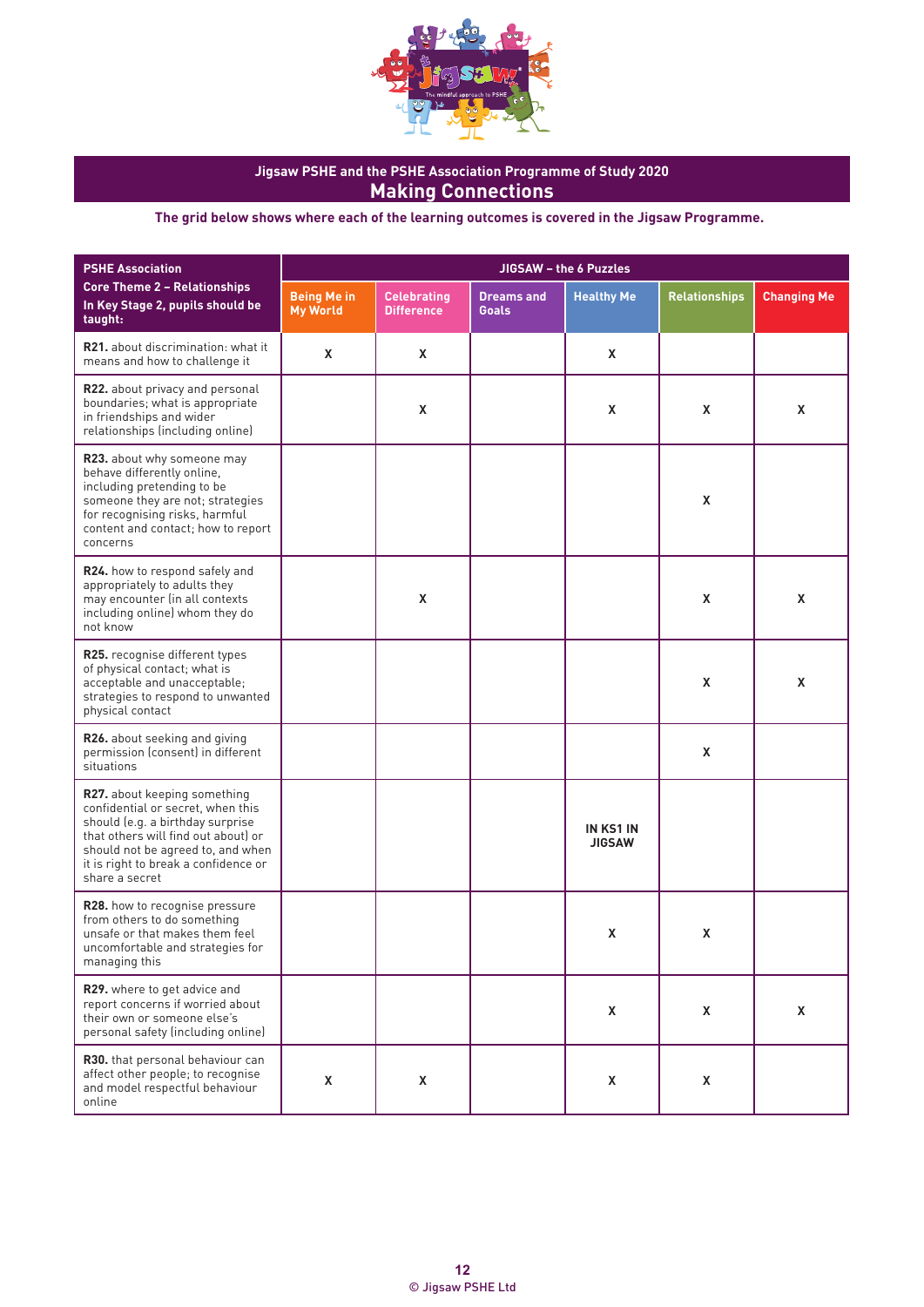

| <b>PSHE Association</b>                                                                                                                                                                                                                                                                                                                                                                                     | JIGSAW - the 6 Puzzles                |                                         |                                   |                   |                           |                           |
|-------------------------------------------------------------------------------------------------------------------------------------------------------------------------------------------------------------------------------------------------------------------------------------------------------------------------------------------------------------------------------------------------------------|---------------------------------------|-----------------------------------------|-----------------------------------|-------------------|---------------------------|---------------------------|
| <b>Core Theme 2 - Relationships</b><br>In Key Stage 2, pupils should be<br>taught:                                                                                                                                                                                                                                                                                                                          | <b>Being Me in</b><br><b>My World</b> | <b>Celebrating</b><br><b>Difference</b> | <b>Dreams and</b><br><b>Goals</b> | <b>Healthy Me</b> | <b>Relationships</b>      | <b>Changing Me</b>        |
| <b>R31.</b> to recognise the importance<br>of self-respect and how this<br>can affect their thoughts and<br>feelings about themselves; that<br>everyone, including them, should<br>expect to be treated politely and<br>with respect by others (including<br>when online and/or anonymous)<br>in school and in wider society;<br>strategies to improve or<br>support courteous, respectful<br>relationships | X                                     | $\mathbf x$                             | $\mathbf x$                       | $\mathbf x$       | X                         | $\boldsymbol{\mathsf{X}}$ |
| R32. about respecting the<br>differences and similarities<br>between people and recognising<br>what they have in common<br>with others e.g. physically, in<br>personality or background                                                                                                                                                                                                                     | $\boldsymbol{\mathsf{x}}$             | $\mathbf x$                             | $\boldsymbol{\mathsf{x}}$         |                   | $\mathbf x$               |                           |
| R33. to listen and respond<br>respectfully to a wide range of<br>people, including those whose<br>traditions, beliefs and lifestyle are<br>different to their own                                                                                                                                                                                                                                           | $\boldsymbol{\mathsf{x}}$             | $\mathbf x$                             | $\boldsymbol{\mathsf{x}}$         |                   | $\boldsymbol{\mathsf{x}}$ |                           |
| R34, how to discuss and debate<br>topical issues, respect other<br>people's point of view and<br>constructively challenge those<br>they disagree with                                                                                                                                                                                                                                                       | X                                     | $\mathbf x$                             |                                   |                   | X                         | X                         |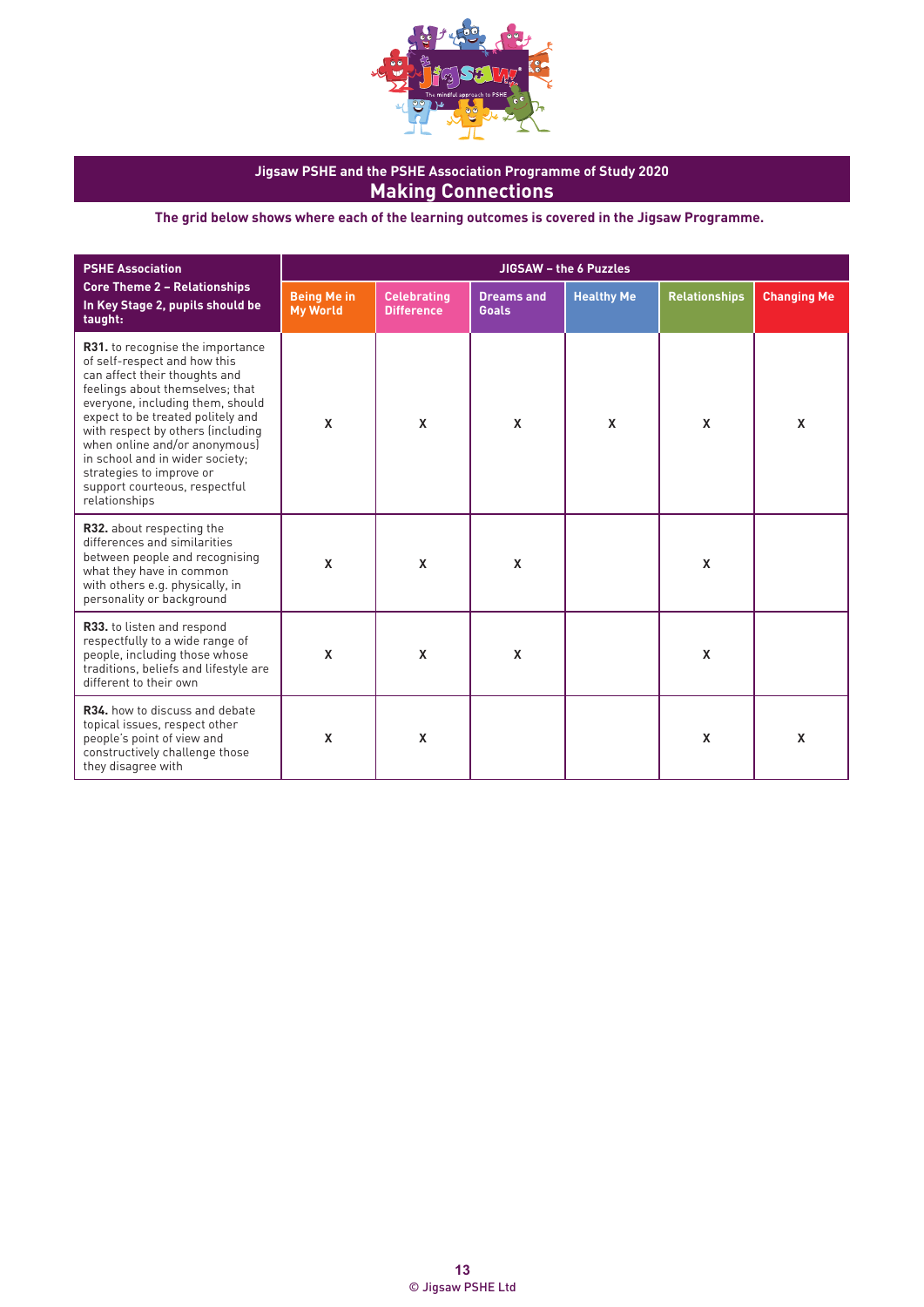

| <b>PSHE Association</b>                                                                                                                      | JIGSAW - the 6 Puzzles                |                                         |                                   |                   |                      |                    |
|----------------------------------------------------------------------------------------------------------------------------------------------|---------------------------------------|-----------------------------------------|-----------------------------------|-------------------|----------------------|--------------------|
| Core Theme 3 - Living in the<br><b>Wider World</b><br>In Key Stage 1, pupils should be<br>taught:                                            | <b>Being Me in</b><br><b>My World</b> | <b>Celebrating</b><br><b>Difference</b> | <b>Dreams and</b><br><b>Goals</b> | <b>Healthy Me</b> | <b>Relationships</b> | <b>Changing Me</b> |
| L1. about what rules are, why they<br>are needed, and why different<br>rules are needed for different<br>situations                          | X                                     | X                                       | X                                 | X                 | X                    |                    |
| L2. how people and other living<br>things have different needs; about<br>the responsibilities of caring for<br>them                          | X                                     | X                                       |                                   | X                 | X                    | X                  |
| L3. about things they can do to<br>help look after their environment                                                                         | X                                     |                                         |                                   | X                 |                      |                    |
| L4. about the different groups they<br>belong to                                                                                             | X                                     | X                                       |                                   |                   |                      |                    |
| <b>L5.</b> about the different roles and<br>responsibilities people have in<br>their community                                               | X                                     | X                                       |                                   |                   |                      | X                  |
| L6. to recognise the ways they<br>are the same as, and different to,<br>other people                                                         | $\mathsf{x}$                          | X                                       | X                                 | X                 | X                    | X                  |
| L7. about how the internet and<br>digital devices can be used<br>safely to find things out and to<br>communicate with others                 |                                       |                                         |                                   | X                 |                      |                    |
| <b>L8.</b> about the role of the internet<br>in everyday life                                                                                |                                       |                                         |                                   | X                 |                      |                    |
| L9. that not all information seen<br>online is true                                                                                          |                                       |                                         |                                   | X                 |                      |                    |
| <b>L10.</b> what money is; forms that<br>money comes in; that money<br>comes from different sources                                          |                                       |                                         | X                                 |                   |                      |                    |
| L11. that people make different<br>choices about how to save and<br>spend money                                                              |                                       |                                         | X                                 |                   |                      |                    |
| <b>L12.</b> about the difference between<br>needs and wants; that sometimes<br>people may not always be able to<br>have the things they want | X                                     | X                                       |                                   |                   |                      |                    |
| L13. that money needs to be<br>looked after; different ways of<br>doing this                                                                 |                                       |                                         | X                                 |                   |                      |                    |
| L14. that everyone has different<br>strengths                                                                                                | X                                     | X                                       | Χ                                 | X                 | X.                   | X                  |
| L15. that jobs help people to earn<br>money to pay for things                                                                                |                                       |                                         | Χ                                 |                   |                      |                    |
| L16. different jobs that people<br>they know or people who work in<br>the community do                                                       |                                       |                                         |                                   |                   | X                    |                    |
| L17. about some of the strengths<br>and interests someone might<br>need to do different jobs                                                 |                                       |                                         | X                                 |                   |                      |                    |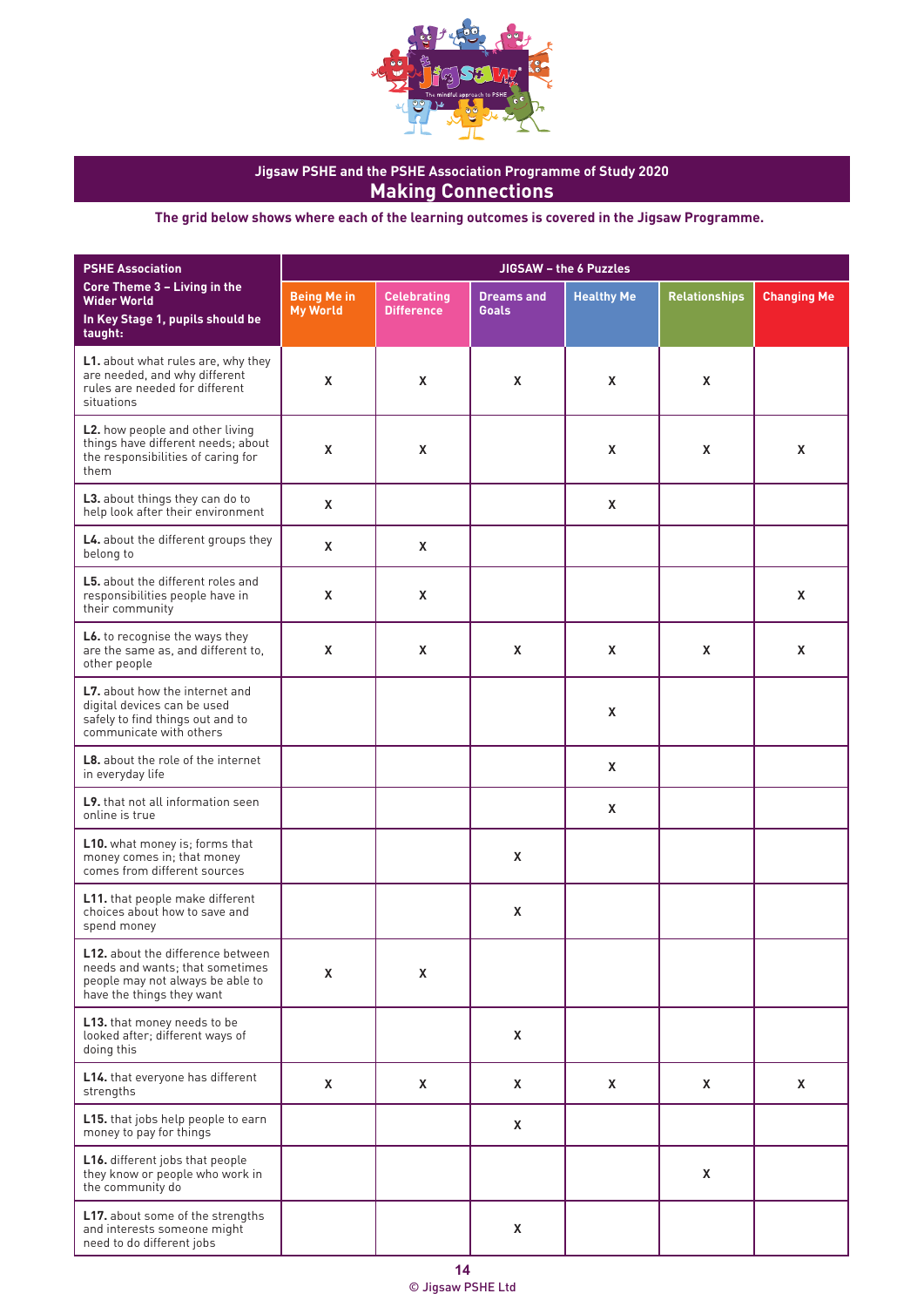

| <b>PSHE Association</b>                                                                                                                                                                                                    | JIGSAW - the 6 Puzzles                |                                         |                                   |                   |                      |                    |
|----------------------------------------------------------------------------------------------------------------------------------------------------------------------------------------------------------------------------|---------------------------------------|-----------------------------------------|-----------------------------------|-------------------|----------------------|--------------------|
| Core Theme 3 - Living in the<br><b>Wider World</b><br>In Key Stage 2, pupils should be<br>taught:                                                                                                                          | <b>Being Me in</b><br><b>My World</b> | <b>Celebrating</b><br><b>Difference</b> | <b>Dreams and</b><br><b>Goals</b> | <b>Healthy Me</b> | <b>Relationships</b> | <b>Changing Me</b> |
| L1. to recognise reasons for rules<br>and laws; consequences of not<br>adhering to rules and laws                                                                                                                          | X                                     | X                                       |                                   |                   | X                    | X                  |
| L2. to recognise there are human<br>rights, that are there to protect<br>everyone                                                                                                                                          | X                                     | X                                       |                                   |                   | X                    |                    |
| L3. about the relationship<br>between rights and<br>responsibilities                                                                                                                                                       | X                                     | X                                       |                                   |                   |                      |                    |
| L4. the importance of having<br>compassion towards others;<br>shared responsibilities we all have<br>for caring for other people and<br>living things; how to show care<br>and concern for others                          | X                                     | X                                       |                                   |                   | X                    | X                  |
| L5. ways of carrying out shared<br>responsibilities for protecting<br>the environment in school and<br>at home; how everyday choices<br>can affect the environment (e.g.<br>reducing, reusing, recycling; food<br>choices) | $\mathsf{x}$                          |                                         |                                   |                   | X                    |                    |
| L6. about the different groups that<br>make up their community; what<br>living in a community means                                                                                                                        | $\mathsf{x}$                          | X                                       | X                                 |                   | X                    |                    |
| L7. to value the different<br>contributions that people and<br>groups make to the community                                                                                                                                | X                                     | X                                       | X                                 | X                 | X                    | X                  |
| L8. about diversity: what it<br>means; the benefits of living in a<br>diverse community; about valuing<br>diversity within communities                                                                                     | X                                     | X                                       | X                                 | X                 | X                    | X                  |
| L9. about stereotypes; how<br>they can negatively influence<br>behaviours and attitudes towards<br>others; strategies for challenging<br>stereotypes                                                                       |                                       | Χ                                       |                                   |                   | X                    |                    |
| L10. about prejudice; how to<br>recognise behaviours/actions<br>which discriminate against<br>others; ways of responding to it if<br>witnessed or experienced                                                              |                                       | X                                       |                                   |                   | X                    |                    |
| L11. recognise ways in which the<br>internet and social media can be<br>used both positively and negatively                                                                                                                |                                       |                                         |                                   |                   | X                    |                    |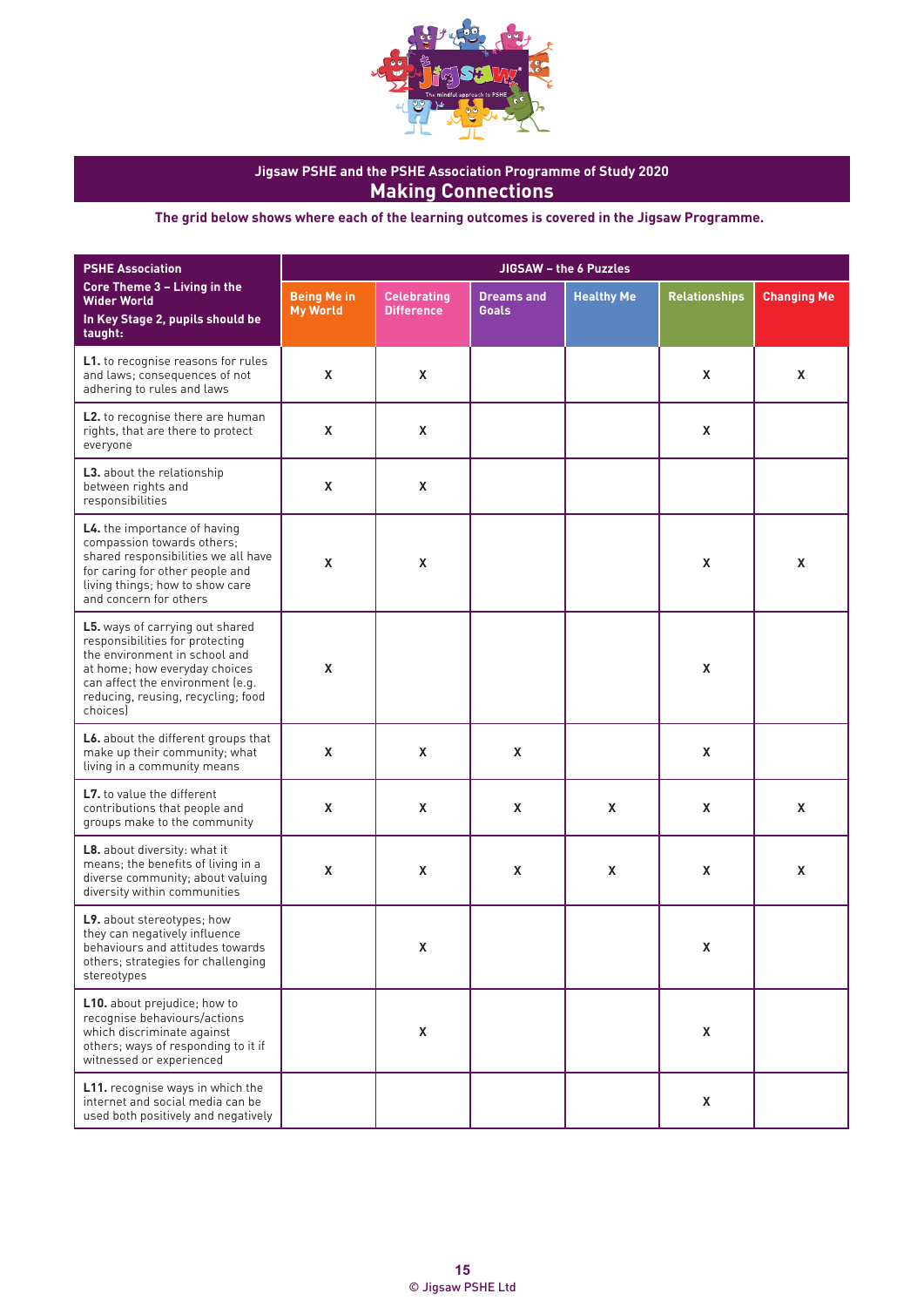

| <b>PSHE Association</b>                                                                                                                                                                         | JIGSAW - the 6 Puzzles                |                                         |                                   |                   |                      |                    |
|-------------------------------------------------------------------------------------------------------------------------------------------------------------------------------------------------|---------------------------------------|-----------------------------------------|-----------------------------------|-------------------|----------------------|--------------------|
| Core Theme 3 - Living in the<br><b>Wider World</b><br>In Key Stage 2, pupils should be<br>taught:                                                                                               | <b>Being Me in</b><br><b>My World</b> | <b>Celebrating</b><br><b>Difference</b> | <b>Dreams and</b><br><b>Goals</b> | <b>Healthy Me</b> | <b>Relationships</b> | <b>Changing Me</b> |
| <b>L12.</b> how to assess the reliability<br>of sources of information online;<br>and how to make safe, reliable<br>choices from search results                                                 |                                       |                                         |                                   |                   | X                    |                    |
| <b>L13.</b> about some of the different<br>ways information and data is<br>shared and used online, including<br>for commercial purposes                                                         |                                       |                                         |                                   |                   | X                    |                    |
| <b>L14.</b> about how information on the<br>internet is ranked, selected and<br>targeted at specific individuals<br>and groups; that connected<br>devices can share information                 |                                       |                                         |                                   |                   | X                    |                    |
| <b>L15.</b> recognise things appropriate<br>to share and things that should<br>not be shared on social media;<br>rules surrounding distribution of<br>images                                    |                                       |                                         |                                   |                   | X                    |                    |
| L16. about how text and images<br>in the media and on social media<br>can be manipulated or invented;<br>strategies to evaluate the<br>reliability of sources and identify<br>misinformation    |                                       |                                         |                                   |                   | X                    |                    |
| L17. about the different ways to<br>pay for things and the choices<br>people have about this                                                                                                    |                                       |                                         | X                                 |                   |                      |                    |
| <b>L18.</b> to recognise that people<br>have different attitudes towards<br>saving and spending money; what<br>influences people's decisions;<br>what makes something 'good<br>value for money' |                                       |                                         | X                                 |                   |                      |                    |
| L19. that people's spending<br>decisions can affect others and<br>the environment (e.g. Fair trade,<br>buying single-use plastics, or<br>giving to charity)                                     |                                       |                                         | X                                 |                   |                      |                    |
| L20. to recognise that people<br>make spending decisions based<br>on priorities, needs and wants                                                                                                |                                       |                                         | X                                 |                   |                      |                    |
| L21. different ways to keep track<br>of money                                                                                                                                                   |                                       |                                         | X                                 |                   |                      |                    |
| L22. about risks associated with<br>money (e.g. money can be won,<br>lost or stolen) and ways of keeping<br>money safe                                                                          |                                       |                                         | X                                 |                   |                      |                    |